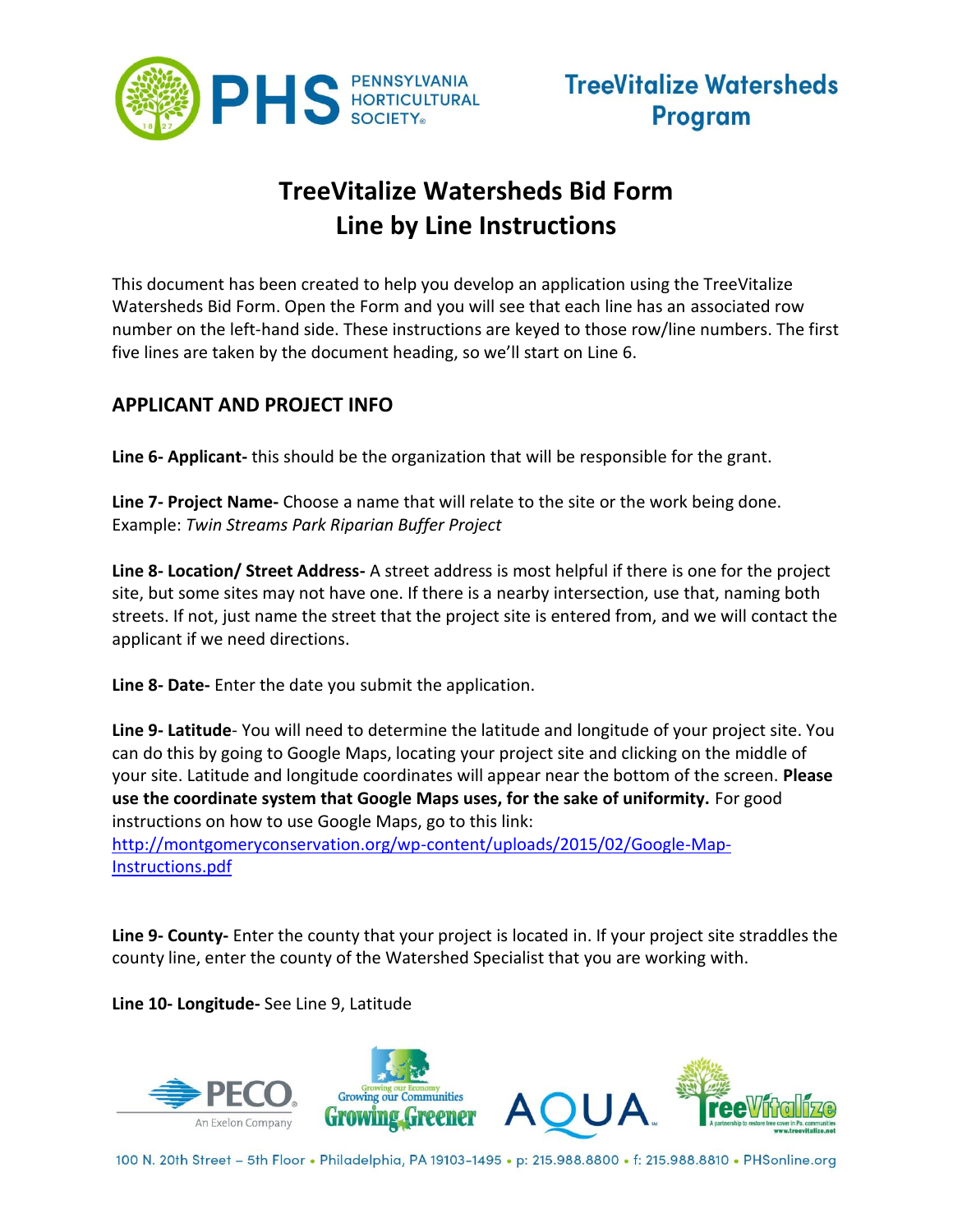

**Line 10- Municipality-** Enter the name of the borough, township, or city where the project is located.

**Line 11- Quadrangle name- "**Quadrangle Name" refers to the USGS topographical map that contains your project site. To determine this, go to this address (you can copy this and paste it into your browser window):

[https://viewer.nationalmap.gov/basic/?basemap=b1&category=ustopo&title=US%20Topo%20](https://viewer.nationalmap.gov/basic/?basemap=b1&category=ustopo&title=US%20Topo%20Download) **[Download](https://viewer.nationalmap.gov/basic/?basemap=b1&category=ustopo&title=US%20Topo%20Download)** 

Once there, type the site address (or address of a nearby landmark) into the "Search Location" box near the top of the page. Click on "Go" and the map will zoom in to that location. A box will also pop up; click on "Find Products." The appropriate map product will be listed on the left bar, under "Products." The town listed is the name of your Quadrangle. Enter that in the form.

**Line 11- Square Footage-** You can also measure the site using a variety of measuring tools. The Urban Forest Cloud site's map tool is very accurate (see announcement for link). You may also calculate square footage on Google Maps by following the instructions below:

Go to Google Maps, and locate your project site. Zoom in, so that your site is as large as will still fit on the screen. Then right click, and select "Measure Distance". A little box will pop up at the bottom of the map, telling you to click the distance you want to measure. That will give you the length of your site; continue adding points along the boundary of your site, and eventually close your polygon by returning to your starting point. An area measurement of the enclosed space will be displayed.

Careful field measurements are also accepted.

**Line 12- Watershed/Subwatershed-** Name the watershed where your project is located. If it's on a small stream, name that stream as the Subwatershed. Example: *Neshaminy Creek/Cooks Run*

**Line 12- Acreage-** Divide your square footage by 43,560 (the number of square feet in an acre) to get number of acres. Please include this number even if your site is less than 1 full acre.

**Line 13- Creek or stream-** enter the name of the waterbody that your project will be planted along. This is usually a stream, but can be a lake or stormwater basin. If your site is a stormwater basin or wetland, just name the stream that the basin or wetland drains to.

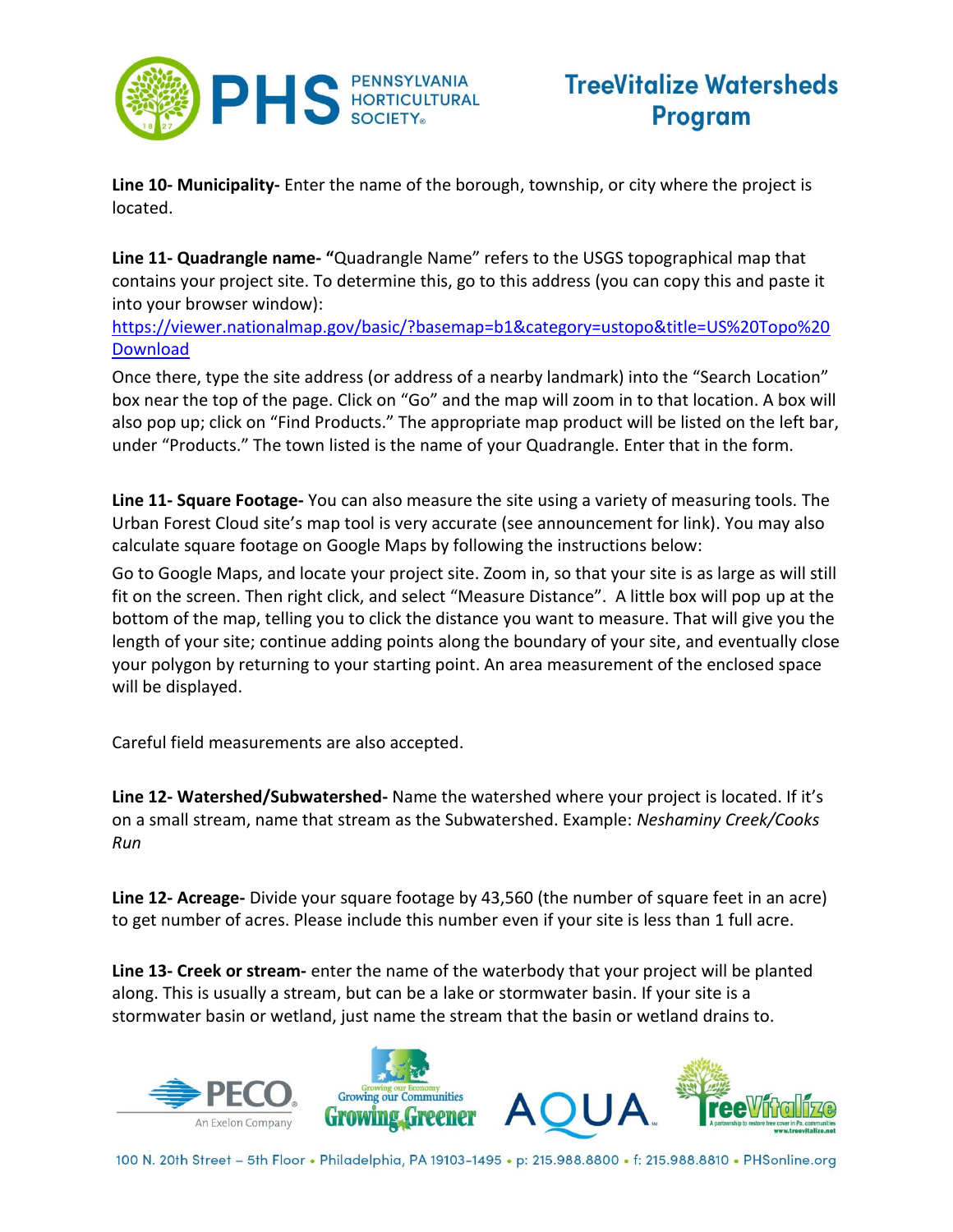

**Line 13- Aqua Pennsylvania priority-** Using the map provided in your grant materials and the Watershed Protection Area Guidelines document, locate your project and determine if it's in Aqua 1, 2, both or a non-Aqua area, and enter that information. This information will determine which funding source your project is eligible for.

### **SITE PREP**

**Remember:**

- **All items can be counted as Match if they exceed the amounts allowed by TreeVitalize Watersheds; i.e. any legitimate project costs that are more than the allowable amount can be moved over to the Match column. You will be responsible for that expense.**
- **All work hours must be documented by organization timesheets. If you are without those kinds of tracking systems, submit a typed timesheet on letterhead with worker name, date of work and hours worked.**
- **A maximum of \$1,000/acre of site preparation staff time can be reimbursed. You will have an opportunity to put in administrative costs under the Staff and Labor section.**

**Costs will go to the Total column by default. You can then type them into the Grant Request or Match box, or split them between the two, if that is your choice.** 

**What we are looking for is an accurate hourly rate in order to determine whether your cost is in line with usual costs for that task.** 

**Line 20- Debris Removal-** Under *Units,* enter the number of hours spent on debris removal. Debris removal should consist only of the removal of debris needed to carry out the project. For instance, if your project is in a flood plain and a recent flood left heavy debris that will interfere with the project, TreeVitalize will pay for its removal. Under *Per Unit Cost,* enter only the hourly rate of the workers who do the actual work.

**Line 21- Mowing-** Under *Units,* enter the hours spent on mowing needed for the project. Under *Per Unit Cost,* enter the hourly rate of the worker doing the mowing. If you have hired a contractor for this item, ask them for an estimate of how many hours the work will take and divide that into the cost estimate they have provided; enter that hourly amount. Brush hog work should be listed here too.

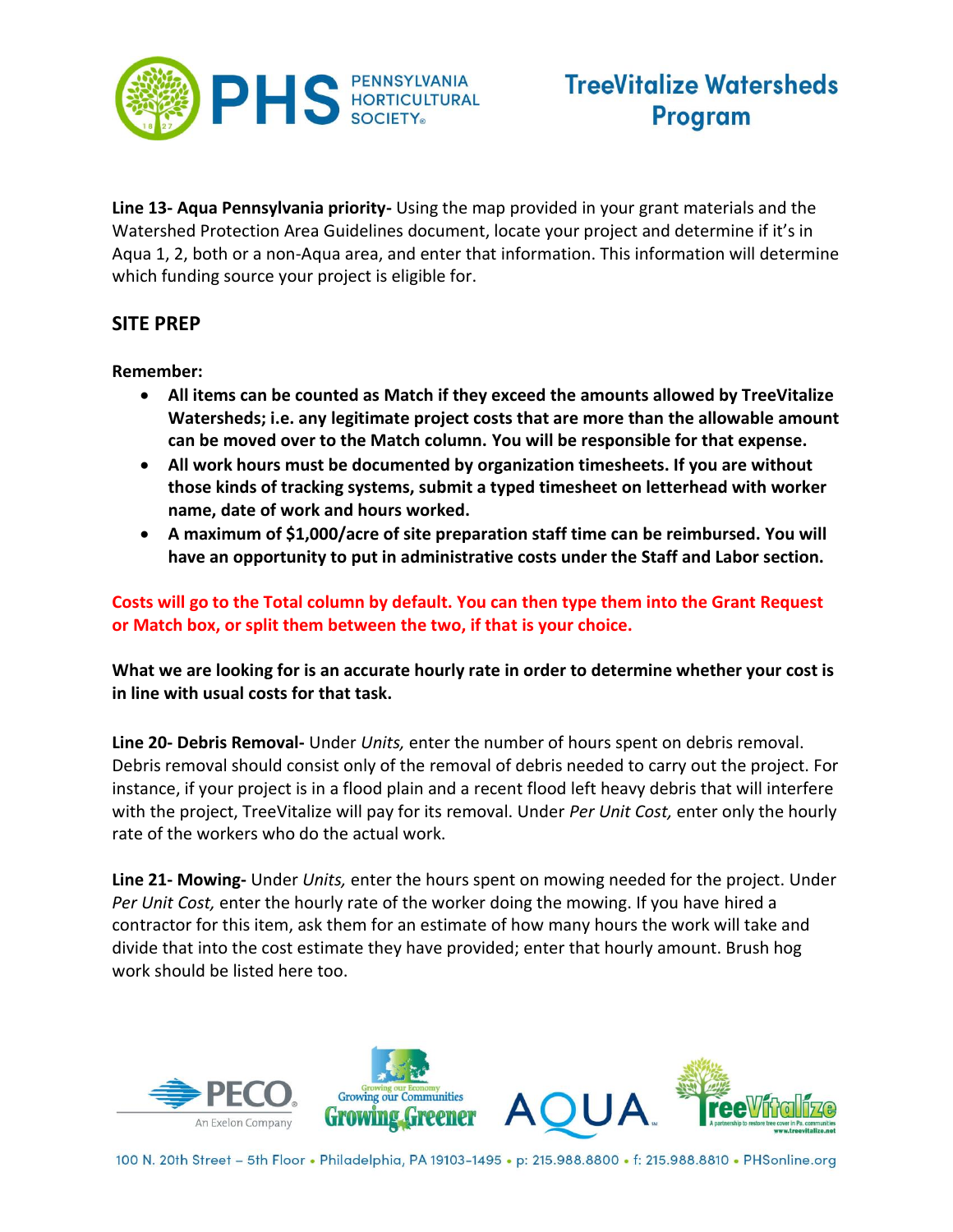

**Line 22- Invasive Removal (per Hr.)-** You should estimate how many hours of work you will expend on invasive removal. We realize that this can be difficult to predict, since it depends on how heavy the invasive presence is and how you plan to remove the invasives. Make your best guess and put those hours in the *Units* column. Then track the actual time spent in the field. If you are diligent about record keeping, you will get better at this on future projects. Then put the hourly cost of your workers in the *Per Unit Cost* column.

**Line 23- Herbicide (Per Hr.)-** If you are using a contractor, get an estimate from them and ask them to include the estimated hours needed for the herbicide application. Then divide the hours into the total to get the *Per Unit Cost*.

If you are doing your own Herbicide work, estimate the number of hours needed, and put that in the *Units* column. Then put the hourly cost of the worker in the *Per Unit Cost* column to get the total amount. Enter that cost in the *Grant Request* or *Match* column, as you wish.

Put the cost of the herbicide itself (i.e., the chemical product) under the **Other** section. You should only ask to be reimbursed for the amount of herbicide that you actually use on this project.

#### **Line 24- Old Project M & M (Monitoring & Maintenance) (Per Hr.)**

Monitoring and maintenance of previous Treevitalize Watersheds projects is critical to the long term success of those plantings, and is required of each project. However, because of the nature of TreeVitalize funding, we are unable to pay for that work. In an effort to acknowledge the cost associated with this activity, TreeVitalize Watersheds now allows monitoring and maintenance on *old projects* to be counted as Match towards *new projects.* Remember to track time spent either with organization time sheets or in writing as described at the beginning of this section. We are trusting you to estimate and then report time accurately, but we need that written record for our auditors to approve that expense.

**Line 25- Other (Per Hr.) -** You can use the same math to get your *Units* and *Per Unit Cost* as above. Please describe the nature of this work is in your application narrative.

#### **PLANTING MATERIALS**

**Conservation District employees (Watershed Specialists) are not allowed to recommend any private vendors for plants etc. For a list of vendors of native tree, shrub, herbaceous plant and** 

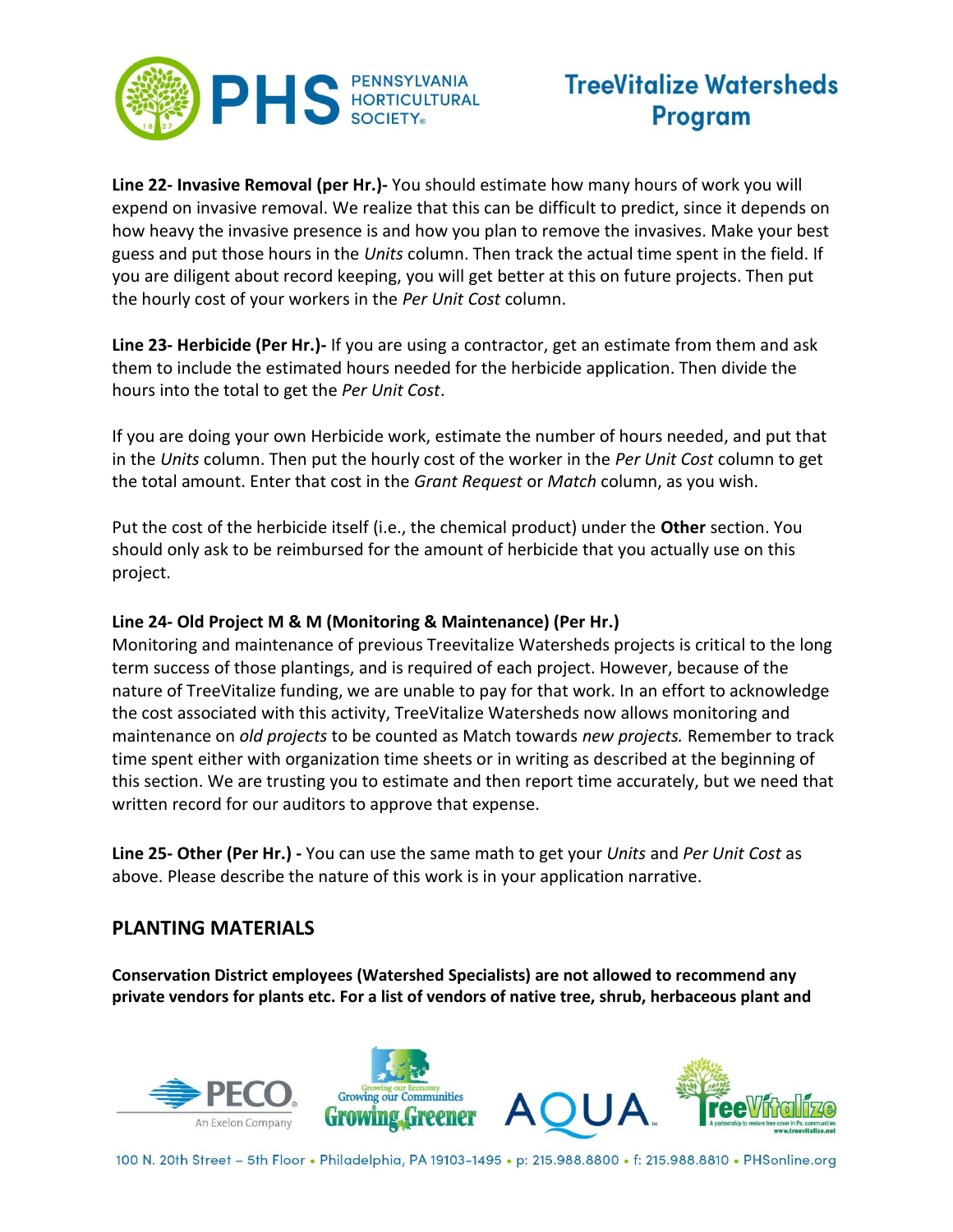

**seed mix vendors, contact PHS Associate Director of Trees Tim Ifill at 215-988-8898. This list does not constitute an endorsement or recommendation of the vendors listed.**

#### **Costs will go to the Total column by default. You can then type them into the Grant Request or Match box, or split them between the two, if that is your choice.**

**Line 30- Trees-** Under *Units,* put the number of trees that you will be planting on the site. Remember, trees must comprise at least 80% of the total Planting Materials section *Grant Request*. Don't confuse this with the *total* Grant Request amount at the bottom of the application, it's 80% of **Planting Materials** costs only.

If you have more than one price that you will be paying for the trees, total up your Tree costs (including shipping) and divide by the total number of trees you plan to buy and plant. This will give you an average price to put in as your *Per Unit Cost*. This may go to more than two decimals. Just round it up and you will be covered for the total cost.

**You should get a written estimate from your provider, including shipping if you will not be picking them up, and include that shipping cost in your calculations; this will account for all the costs of getting your trees to the site. You should include the estimate as your plant list in your grant materials, or list them in the narrative.**

**Line 31- Shrubs-** Same as trees, but put your shrub unit cost (plus shipping if applicable) and number of plants in. Please note: shrubs and herbaceous plants can only account for 20% or less of your total Planting

Materials cost. If you want to get more shrubs and still meet the cost percentage requirement, consider smaller, less expensive shrubs.

**Line 32- Herbaceous-** See Line 28 instructions, and Line 27 for how to arrive at an average *Per Unit Cost*.

**Line 33 Seed-** A good way to do a complete restoration (i.e., all layers: canopy, shrubs and herbaceous) is to use a seed mix instead of herbaceous plugs. You won't need to worry as much about deer predation, since there will be so many plants, and the mix will hopefully provide additional competition against invasives as well as erosion control.

*Make sure that you read the full list on your seed mix, we only pay for native plants. You can ask your seed vendor to take non-native seed out of the mix*. You will need to have a good area

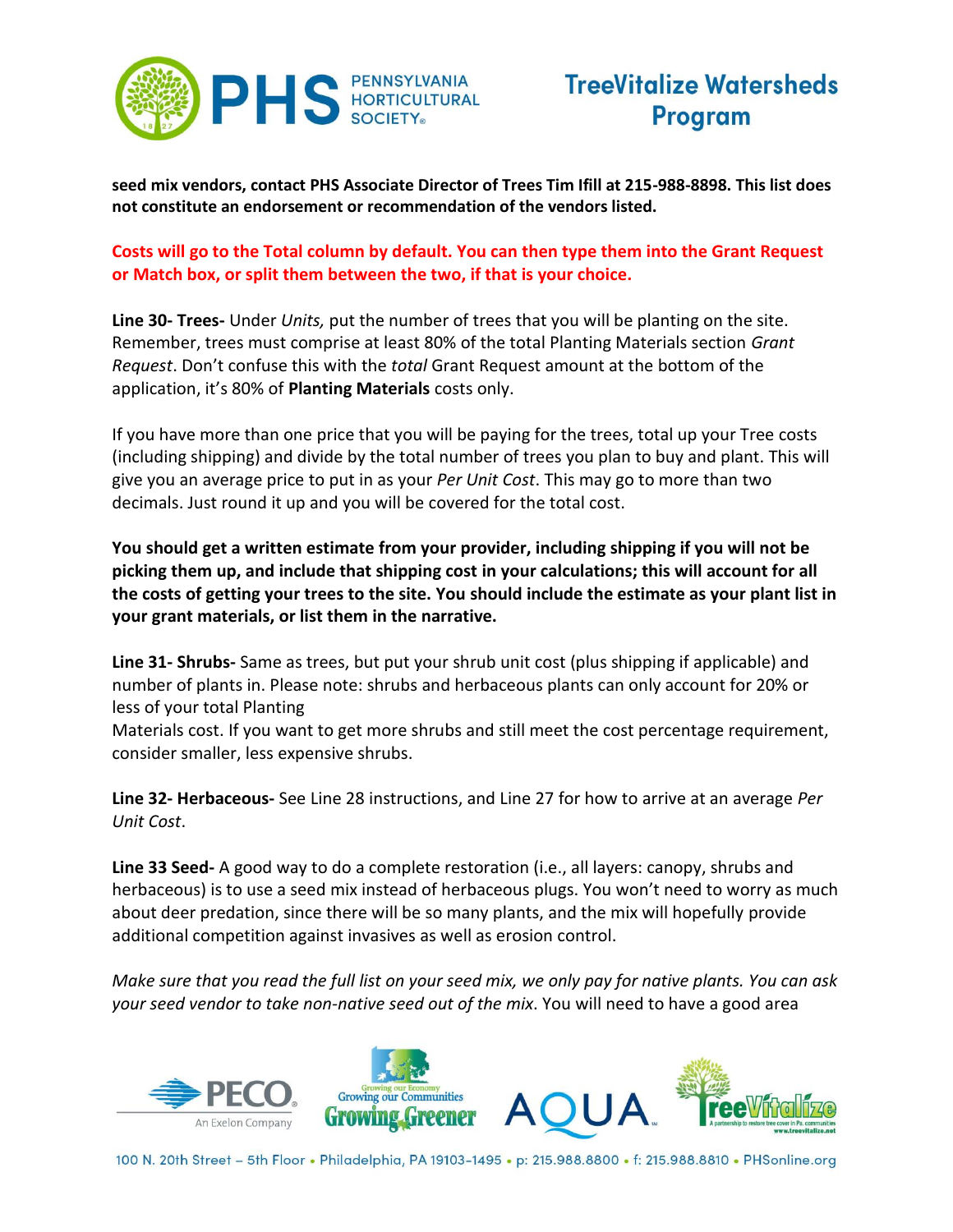

measurement of your site, and then use that to determine how many pounds of seed to order. Put the number of pounds in the *Units* column and then seed mix cost per pound in the *Per Unit Cost* column.

*Remember, if you still want to include more shrubs and herbaceous plants beyond the 20% Plant Materials cost, you can pay for them with another funding source and include them as Match.*

### **STAFF AND LABOR**

**Line 38- Staff Project Management-** This category is for time spent managing and administering the project. This can be project manager time, bookkeeper time or executive director time if it is time spent specifically on your project. However, this time can be no more than \$1,000 per project. If you feel that staff time over that amount will be spent on the project, you should include that extra amount in the Match column. Project management staff time is only available to nonprofit grantees.

**Costs will go to the Total column by default. You can then type them into the Grant Request or Match box, or split them between the two, if that is your choice.** 

### **OTHER**

**Line 44- Contracted Services-** If you hire someone to mow, apply herbicide or do other site work, that should go under *Site Prep.* If you use a consultant to help you design your project, write your grant application for you, specify plants and sizes, or anything like that, this is the place to put that cost. Remember, TreeVitalize Watersheds will only pay up to \$1,000 *per project* for consultants. If you submit more than one project, you can request up to another \$1,000 for the next project.

*TreeVitalize Watersheds strongly recommends that you use your Watershed Specialist for technical assistance, rather than pay an outside consultant for their expertise. Unless justified in your narrative, this may result in a lower ranking of your application.*

**Line 45- Volunteer Labor Hours-** This is another easy line. The Per Unit Cost is already there; it is the Pennsylvania Volunteer Hourly Rate, \$25.41, as determined by Independent Sector. All you need to do is estimate how many volunteers you expect to recruit and multiply that by the number of hours you expect them to work on your project.

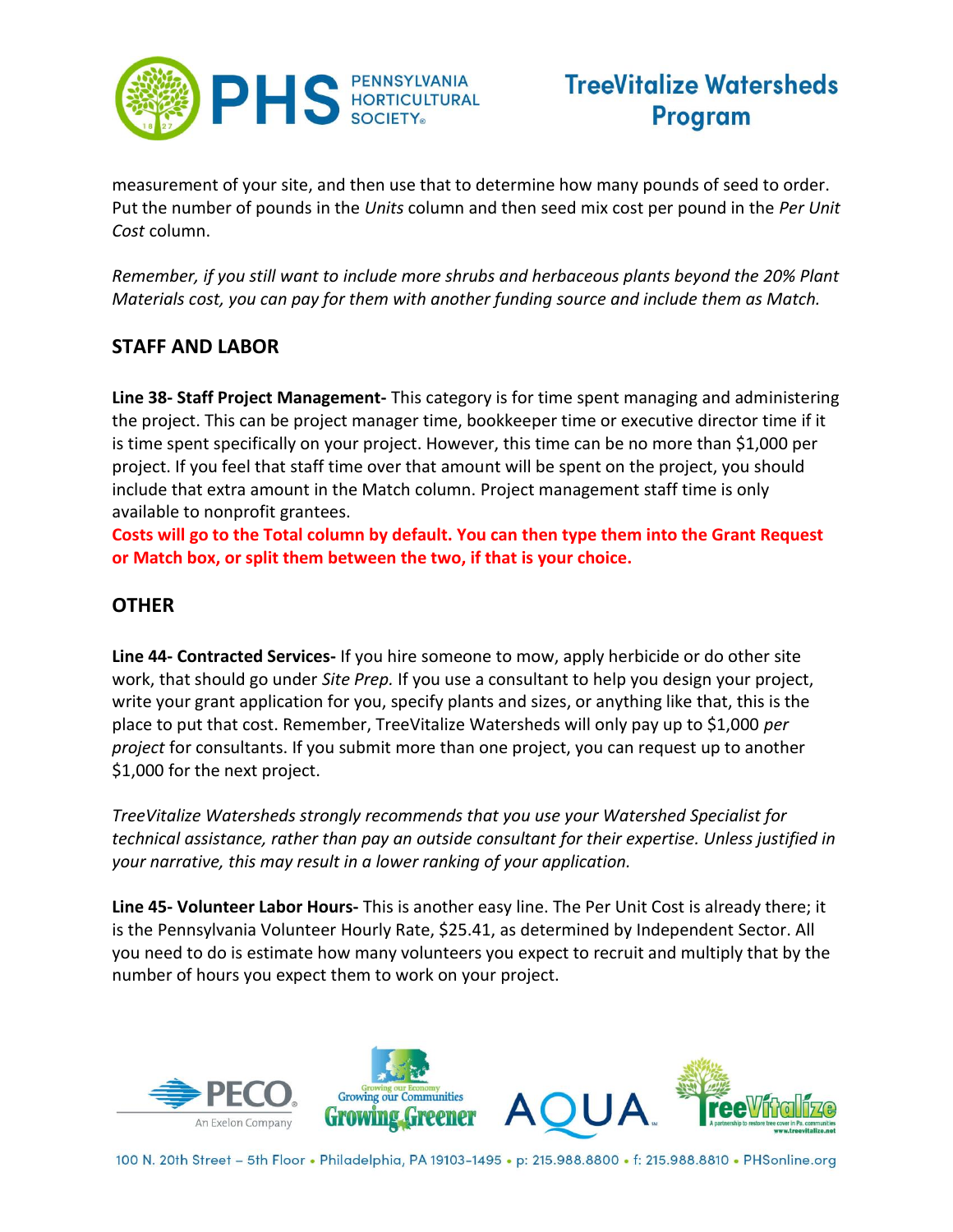

For instance, you expect to plant 100 trees and shrubs. You expect that, with the 40 volunteers you think you will attract, it will take three hours. 3 hours times 40 volunteers equals 120 hours. Enter '120' in your *Units* column, and the form will automatically fill in \$2,922.80 in the Match column (remember, Volunteer Labor must be listed under *Match*).

*Remember to create a Volunteer Sign In Sheet (you may use the sample Volunteer Log form that provided by PHS or create your own) with name of volunteer, date and number of hours worked and have your volunteers sign in. Please calculate the total hours and write them on each sheet. If your project is funded, you will be required to provide this Sign-In Sheet to document Volunteer Labor Hours in your Request for Reimbursement paperwork.*

**Line 46- Supplies-**List all the supplies that are not already listed on other lines. If you do your own herbicide work, this is where you should enter the name of the product, the *Per Unit Cost* (probably dollars per ounce or gallon of herbicide) and number of *Units*. If you use mulch mats rather than mulch, enter it here.

Anything that is not named on another line *and is an Eligible Expense as listed in the Eligible Expenses document* should be listed out here. Three empty lines are provided for additional supplies. You may insert additional lines if needed by clicking on Insert, then Insert Sheet Rows.

**Line 50- Mulch (Cubic Yards)-** Mulch provides many benefits for trees and shrubs, not the least of which is less frequent watering, a major chore that you will be responsible for. Because of this, it was added as a new requirement in 2017. You can get mulch from many local suppliers, and they will usually deliver it to your site. Please note: *TreeVitalize Watersheds will only pay for bulk mulch by the cubic yard. Do not buy bagged mulch or dyed mulch, as it is comparatively very expensive.* Put the cost per cubic yard (delivered, if you need it delivered) in the Per Unit Cost column. Put the number of cubic yards in the Units column. A rule of thumb- one cubic yard will mulch about 11 trees or shrubs.

**Line 51- Deer Protectors-** Deer protection is now a requirement of TreeVitalize Watersheds projects. There are no natural areas that are "safe" from deer predation in southeastern Pennsylvania, and your plants will

need protection. How you do it is up to you. You can fence the whole site with at least 8-foot fencing (expensive), or protect each tree or shrub with at least four feet high plastic deer netting, chicken wire, steel

fencing or other products that will prevent or discourage deer damage. Don't forget to order stakes as needed to secure the deer protection in place.

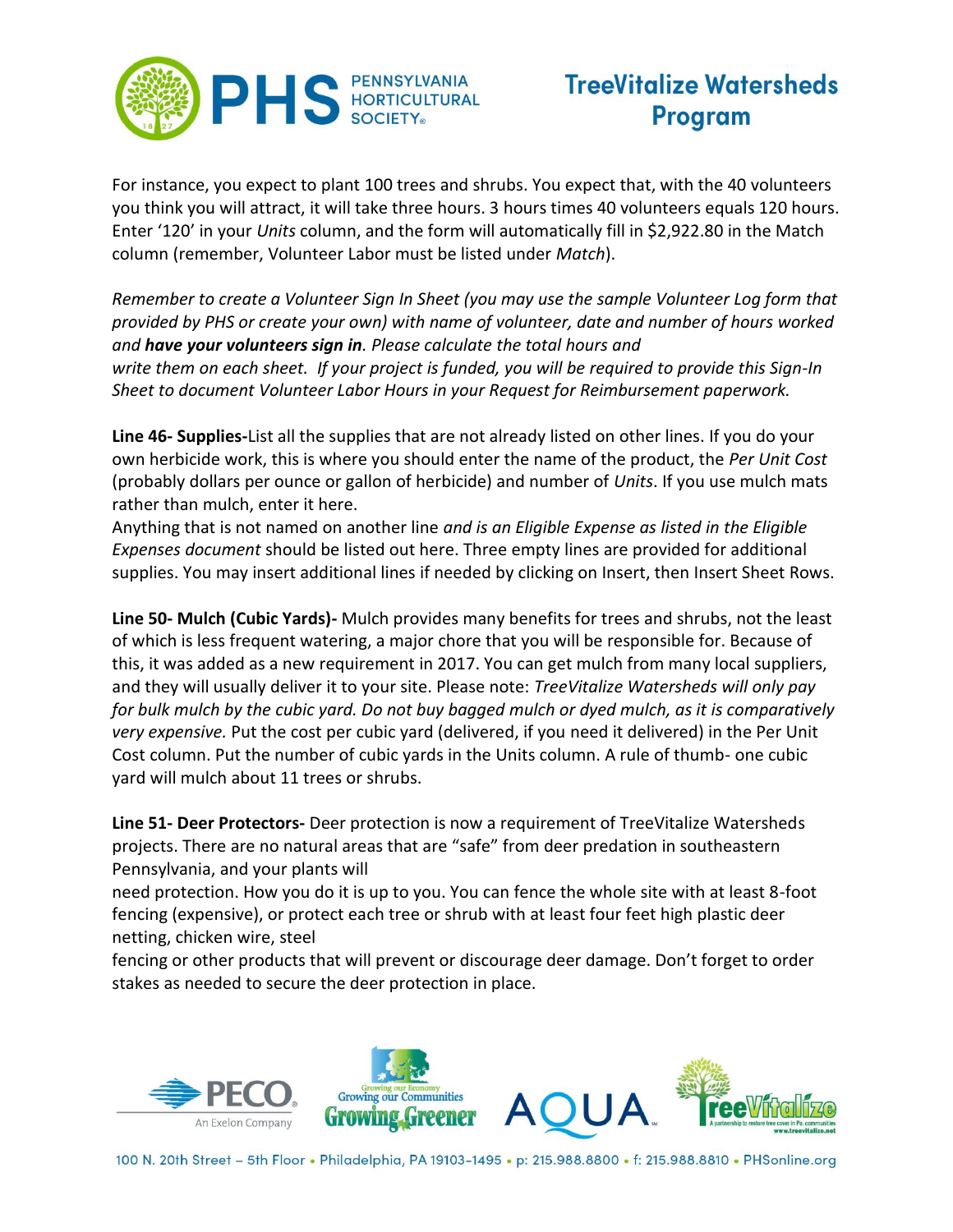

**Line 56- TOTAL TVW GRANT REQUEST BY APPLICANT-** All your totals from the *Site Prep*, *Planting Materials*, *Staff and Labor* and *Other* Sections should have added themselves up in the *Grant* 

*Request*, *Match* and *Total* boxes in this line. As a double check, you should make sure that as you enter each Line (or row), it totals all the way across to the right hand *Total* column. Then type it in under Grant Request or Match, depending on your choice. On lines where part of the cost is listed under *Grant Request* and part is under *Match*, the *Total* box for that line should equal the sum of the *Grant Request* and *Match* boxes. All the numbers in the *Total* column should equal the sum of the *Grant Request* box and the *Match* box in Line 54.

**Line 57- Conservation District Fee-** You don't have to enter anything on this line This just adds the fee that PHS pays your Conservation District Watershed Specialist for serving as your local grant advisor. They notify you when it's time to apply for next year's grant, offer technical assistance in the field or on your application, remind you when it's time to send in your Request for Reimbursement, review your paperwork and do anything they can to help you have a successful project.

Remember, that \$200.00 will be deducted from the total on your Project Reimbursement form, so your reimbursement check will be \$200.00 less than the total Reimbursement Request that you listed there.

### **POINT OF CONTACT**

**Line 61- Name of Organization-** This is usually the organization that is completing the project. An exception to this would be if your group has no paid staff, is not a registered non-profit or is working with a municipality. A good example of this is an Environmental Advisory Council. If this is the case, you will need

to find a non-profit or municipality that will act as a "pass-through" for your funding. **If your organization requires a fiscal sponsor, please list the name of your sponsor organization here.**

**Line 61- Contact Phone-** Provide the phone number of the person who will be managing the project.

**Line 62- Organization Contact Person-** Please provide the name of the person who is responsible for project management. It needs to be the person who knows the most about the project, since they will only be called if the Conservation District or PHS has a question about specific information about the project.